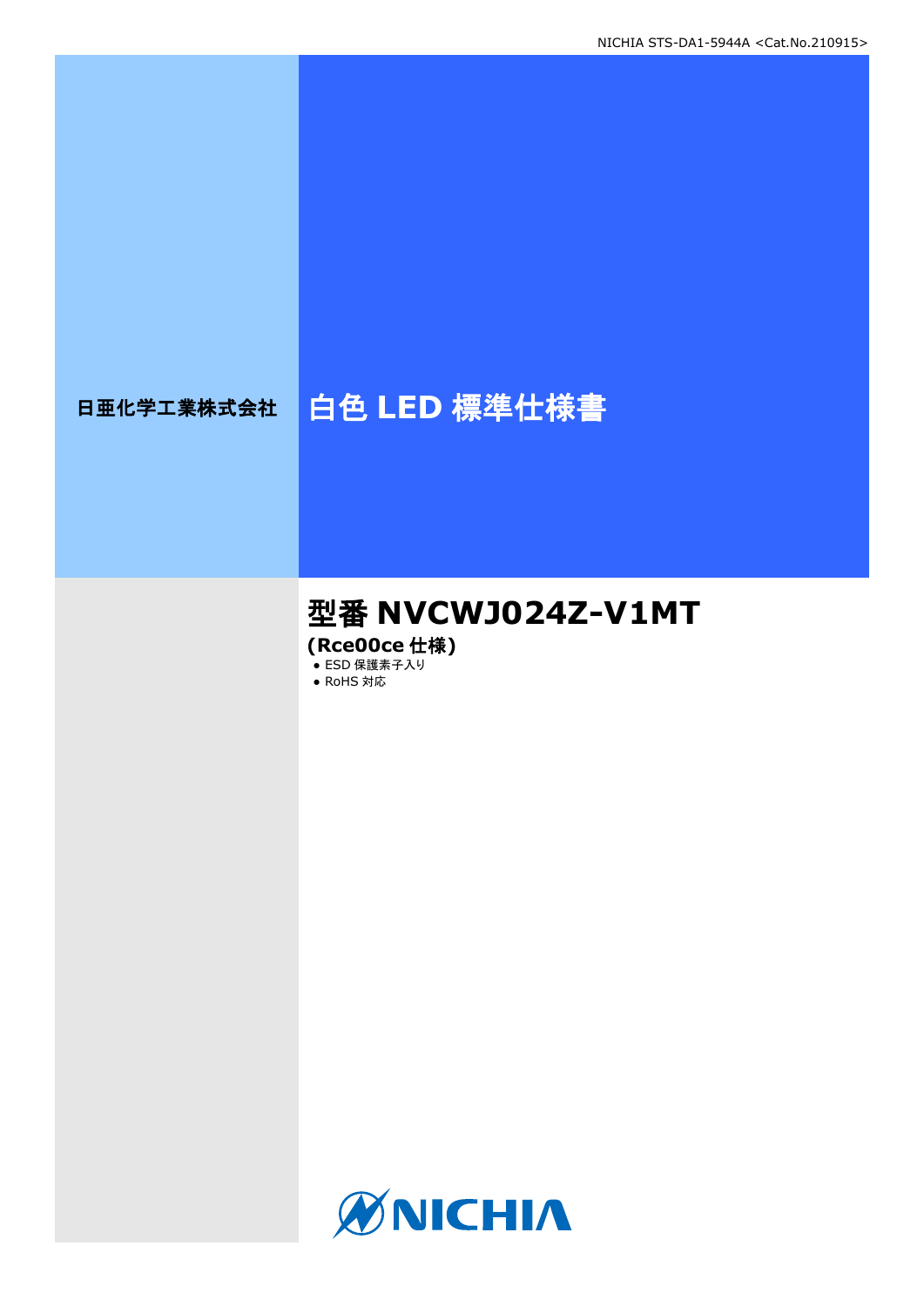本製品は、2 つの回路で構成されています。回路 2 は色温度 5000K、回路 1 は色温度 2700K でそれぞれ発光し、回路 1,2 間の電流比率を変えることに より 5000K から 2700K まで連続的に発光色を調光することができます。



### 規格

#### (1) 絶対最大定格

|           |                    | 最大定格           |             |    |
|-----------|--------------------|----------------|-------------|----|
| 項目        | 記号                 | 回路 2(5000K)    | 回路 1(2700K) | 単位 |
| 順電流       | ΙF                 | 1500           | 1500        | mA |
| パルス順電流    | $I_{FP}$           | 2100           | 2100        | mA |
| 逆方向許容電流   | $I_{\mathsf{R}}$   | 85             | 85          | mA |
| 全順電流      | $I_{F\_TOT}$       | 1500           | mA          |    |
| パルス全順電流   | $I_{FP}$ tot       | 2100           | mA          |    |
| 全許容損失     | $P_{TOT}$          | 115            | W           |    |
| 動作温度      | $T_{\mathsf{opr}}$ | $-40 \sim 105$ | °C          |    |
| 保存温度      | $T_{\rm stq}$      | $-40 \sim 100$ |             | °C |
| ジャンクション温度 | T,                 |                | 150         | °C |

\* TJ=25°C での値です。

\* パルス順電流、パルス全順電流条件は、パルス幅 10ms 以下、デューティー比は 10%以下です。

\* 順電流、パルス順電流、全順電流、パルス全順電流は、ディレーティング特性を参照してください。

\* 順電流、パルス順電流、逆方向許容電流は 1 回路当たりの値を示します。

\* 全順電流、パルス全順電流、全許容損失は 2 回路同時点灯した時の値を示します。

 $*$ 動作温度はケース温度(Tc)での値です。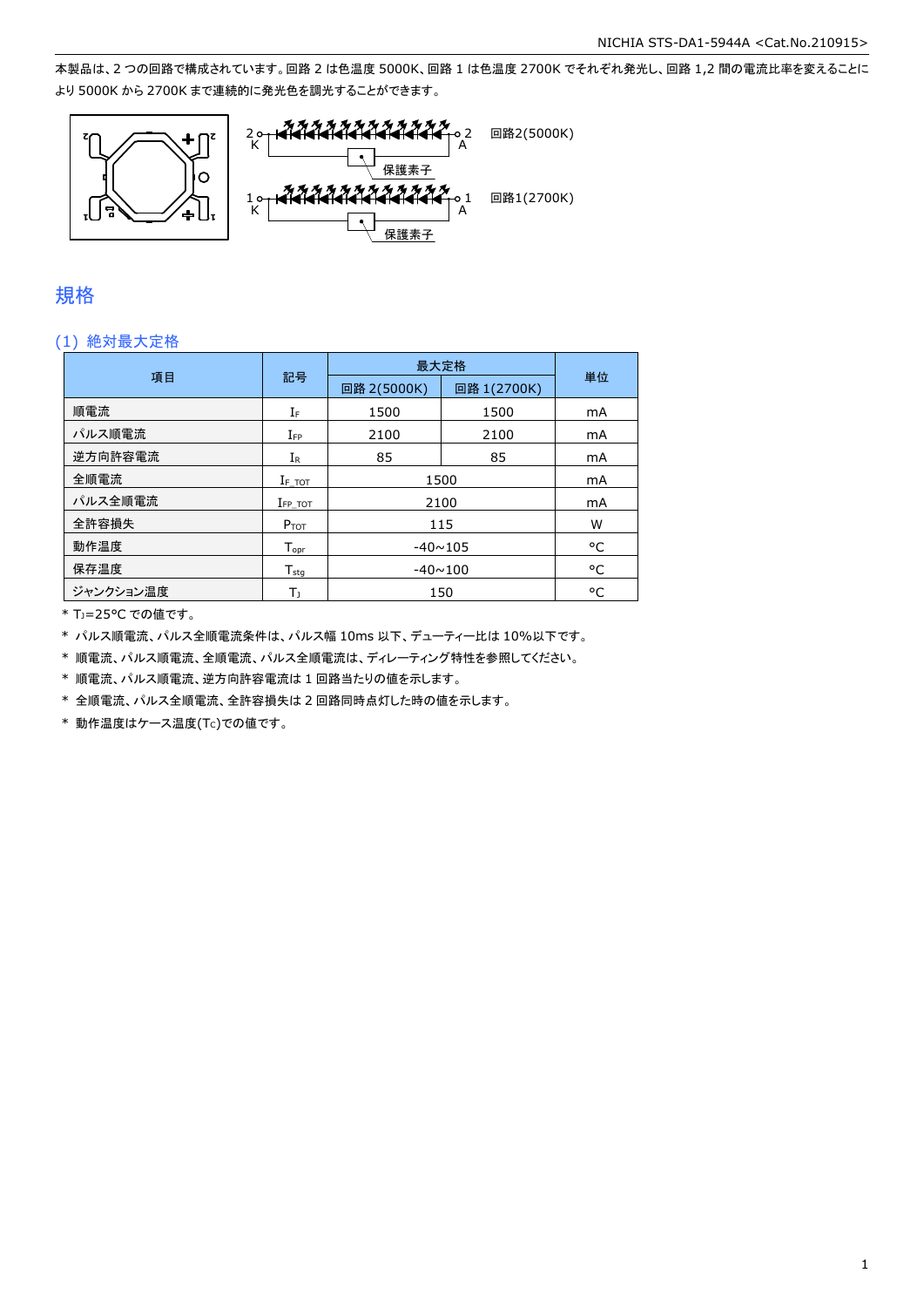(2) 特性

| 項目          |      |    | 回路 2(5000K)               | 回路 1(2700K)               |        |    |
|-------------|------|----|---------------------------|---------------------------|--------|----|
|             |      |    | 条件                        |                           |        |    |
|             |      | 記号 | 回路 1: I <sub>F</sub> =0mA | 回路 1: IF=600mA            | 単位     |    |
|             |      |    | 回路 2: IF=600mA            | 回路 2: I <sub>F</sub> =0mA |        |    |
|             |      |    | 標準                        | 標準                        |        |    |
| 順電圧         |      | VF | 35.4                      | 35.4                      | v      |    |
|             | 光束   |    | $\Phi_{v}$                | 2730                      | 2080   | lm |
|             | 演色性  |    | $R_{a}$                   | 93                        | 93     |    |
| Rce00ce ランク |      | X  |                           | 0.3447                    | 0.4540 |    |
|             | 色度座標 |    |                           | 0.3553                    | 0.4000 |    |

| $-15F$ | 龍星<br>āĽ | H<br>$\overline{v}$<br>ᄉ | 一進          | 取.           | 単位                  |
|--------|----------|--------------------------|-------------|--------------|---------------------|
| 熱抵抗    | Kejc     | -                        | $-$<br>ບ.ບບ | r o<br>u. Jo | / M<br>$\circ$<br>∽ |

\* TJ=25°C での値です。パルス駆動により測定しています。

\* 光学特性は、CIE 127:2007 に準拠した値です。

\* 色度座標は、CIE 1931 色度図に基づくものとします。

\* 順電圧、光束、演色性、色度座標、熱抵抗 RθJCは 1 回路当たりの値を示します。

\* 熱抵抗 RθJCは、JESD51-1 に準拠した Dynamic 法により測定しています。

\* 熱抵抗 Rejcは、ダイスから Tc 測定ポイントまでの熱抵抗を表します。

\* 熱抵抗 RθJCは放熱グリスを用いた際の熱抵抗値です。放熱シートを用いた場合、熱抵抗値は顕著に大きくなる可能性があります。

\* 熱抵抗に関する詳細は注意事項(6)熱の発生を参照ください。

\* ジャンクション温度の計算に関する詳細は注意事項(6)熱の発生を参照ください。 **COB** の取り扱い、密着、放熱などの一連のアプリケーションノートは弊社ホームページ「**LED** テクニカルデータ」をご確認ください。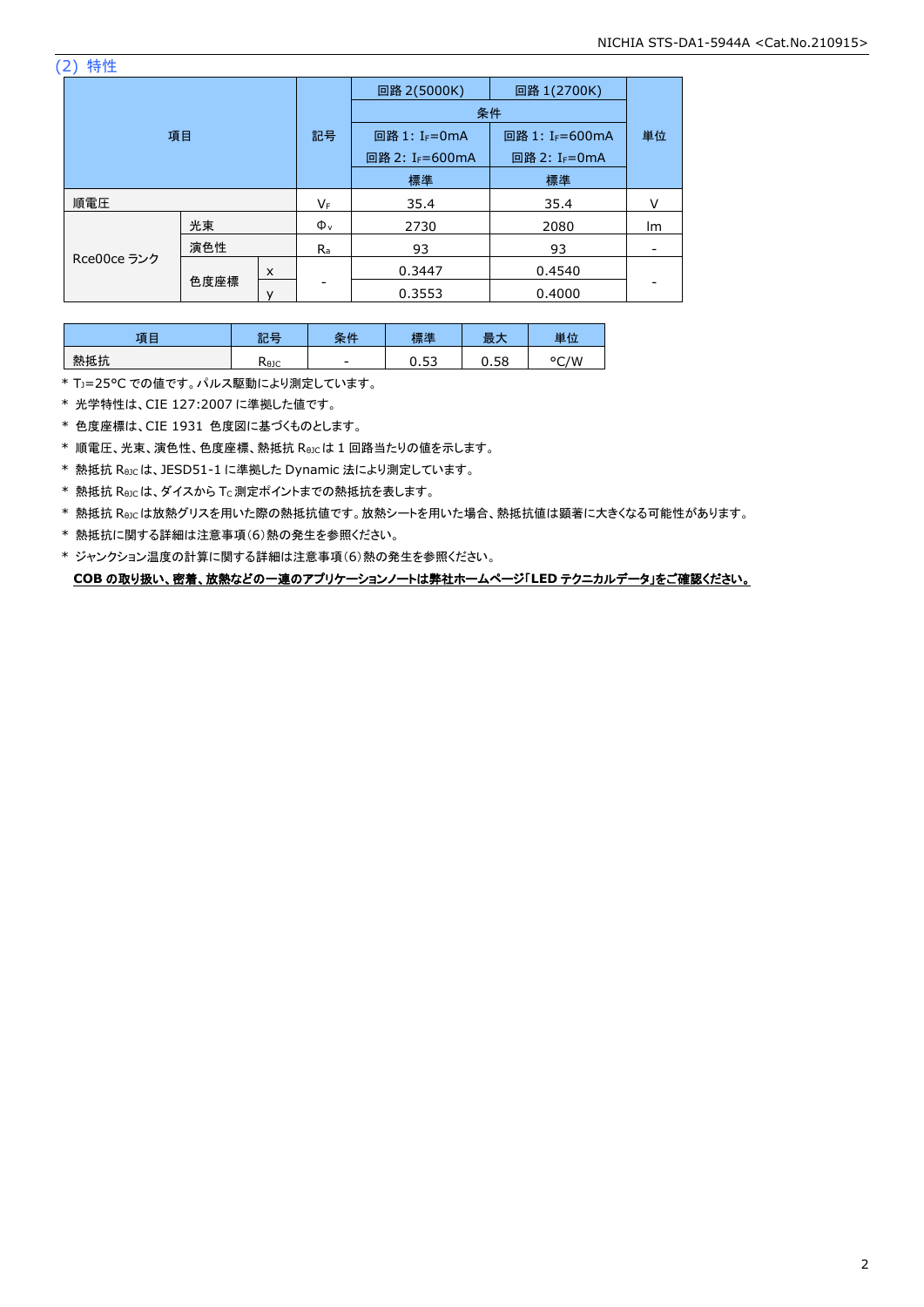# ランク分け

|     | 項目<br>ランク  |                |      | 回路 2(5000K)                 | 回路 1(2700K)                 |      |    |
|-----|------------|----------------|------|-----------------------------|-----------------------------|------|----|
|     |            |                |      |                             | 条件                          |      |    |
|     |            |                |      | 回路 1: I <sub>F</sub> =0mA   | 回路 1: I <sub>F</sub> =600mA |      | 単位 |
|     |            |                |      | 回路 2: I <sub>F</sub> =600mA | 回路 2: I <sub>F</sub> =0mA   |      |    |
|     |            |                | 最小   | 最大                          | 最小                          | 最大   |    |
| 順電圧 |            |                | 33.0 | 38.4                        | 33.0                        | 38.4 |    |
| 光束  | Qa02460188 |                | 2460 | 3020                        | 1880                        | 2300 | Im |
|     |            | $R_{a}$        | 90   |                             | 90                          |      |    |
| 演色性 | Rce00ce    | R <sub>9</sub> | 50   |                             | 50                          |      |    |

#### 色度範囲

色度座標は中央値より MacAdam 楕円 3 ステップ範囲内となります。

|            |                        | ランク                         |                             |  |  |
|------------|------------------------|-----------------------------|-----------------------------|--|--|
|            |                        | 50300273q                   |                             |  |  |
|            |                        | 回路 2(5000K)                 | 回路 1(2700K)                 |  |  |
|            |                        | 条件                          |                             |  |  |
|            |                        | 回路 1: I <sub>F</sub> =0mA   | 回路 1: I <sub>F</sub> =600mA |  |  |
|            |                        | 回路 2: I <sub>F</sub> =600mA | 回路 2: I <sub>F</sub> =0mA   |  |  |
| 色温度値(単位:K) | <b>T</b> <sub>CP</sub> | 5000                        | 2700                        |  |  |
|            | x                      | 0.3447                      | 0.4540                      |  |  |
| 色度座標中央値    |                        | 0.3553                      | 0.4000                      |  |  |
| 短辺         | a                      | 0.003555                    | 0.004077                    |  |  |
| 長辺         | b                      | 0.008418                    | 0.007992                    |  |  |
| 回転角度       | Φ                      | $-31.78$                    | $-38.96$                    |  |  |

\* TJ=25°C での値です。パルス駆動により測定しています。

\* 順電圧は±0.35V の公差があります。

\* 光束は±5%の公差があります。

\* 演色性 Raは±2 の公差があります。

\* 演色性 R9は±6.5 の公差があります。

\* 色度は±0.003 の公差があります。

\* 回路 1、回路 2 の順電圧、光束、演色性、色度座標はそれぞれ 1 回路当たりの値を示します。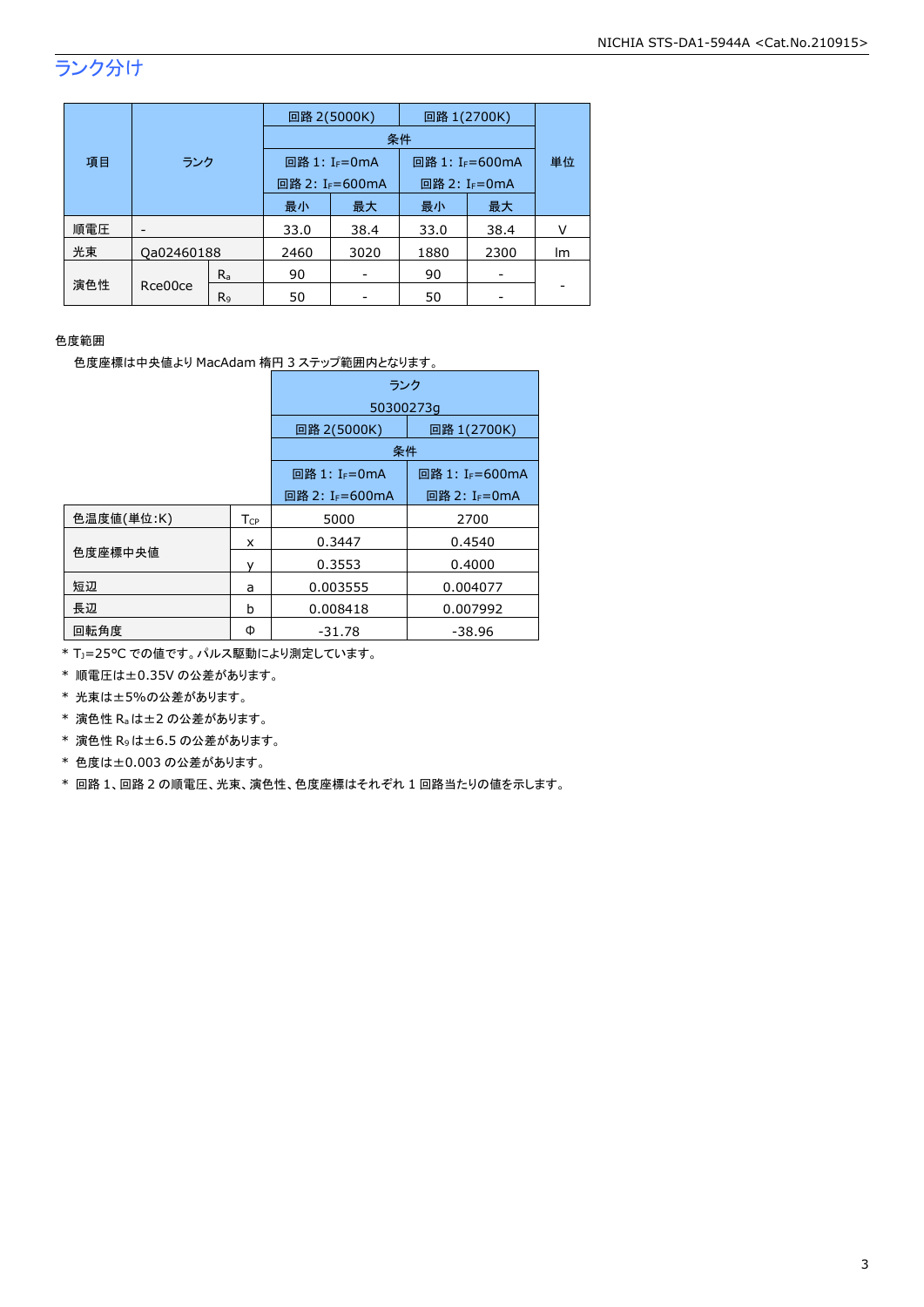

調色後の色度は2つの色度範囲(5000K, 2700K)を結んだ線上にできるため、黒体放射軌跡から離れることがあります。 When the LED color is being adjusted by operating both PC LED die (i.e. 2700K and 5000K) the white color that is created will be along a straight line between those color points.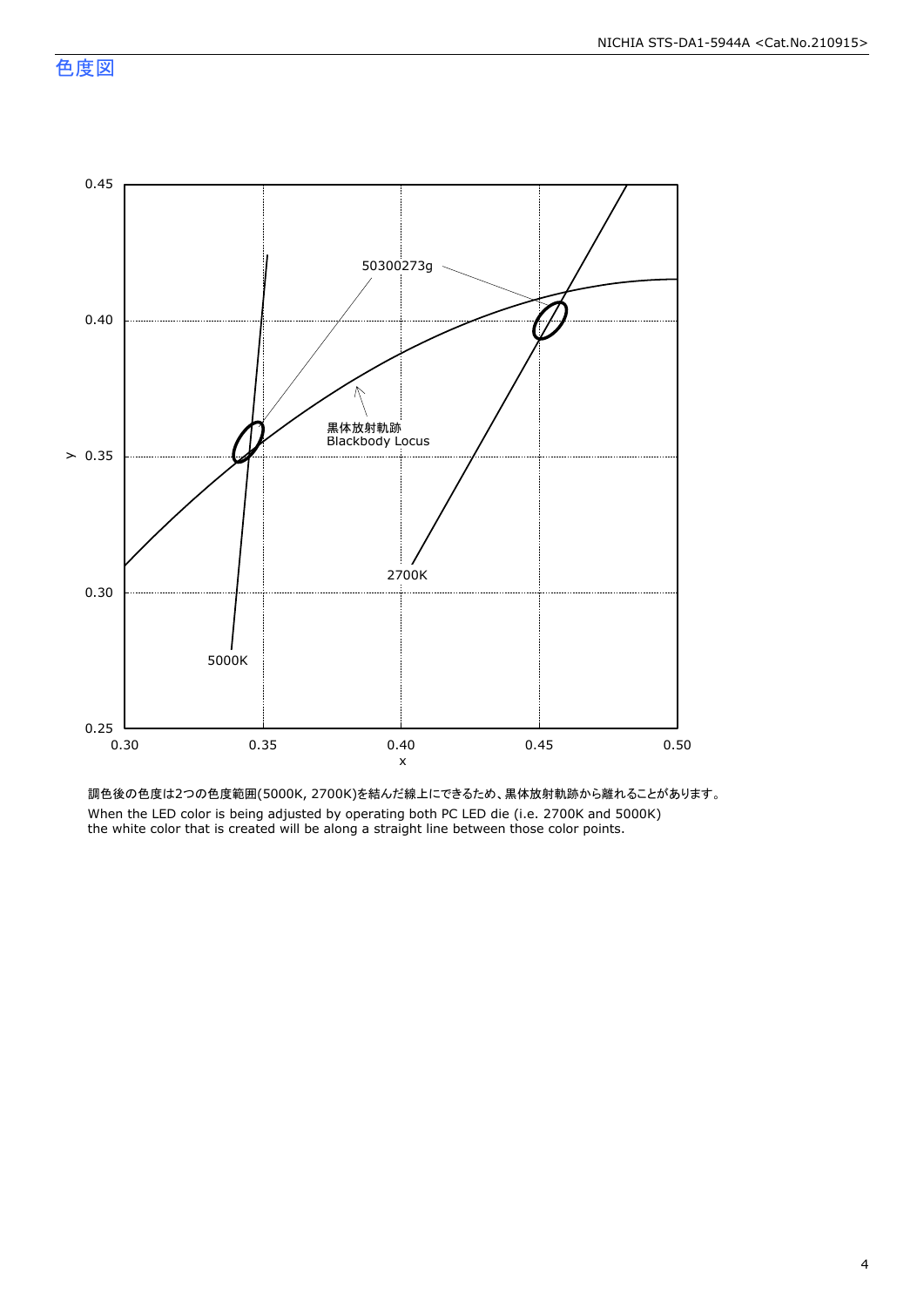## 外形寸法

This product complies with RoHS Directive. \* 本製品はRoHS指令に適合しております。

The dimension(s) in parentheses are for reference purposes. \* 括弧で囲まれた寸法は参考値です。

No. STS-DA7-14398A Part No. NVCWJ024Z-V1MT

(単位 Unit: mm) (単位 Unit: mm, 公差 Tolerance: ±0.3)

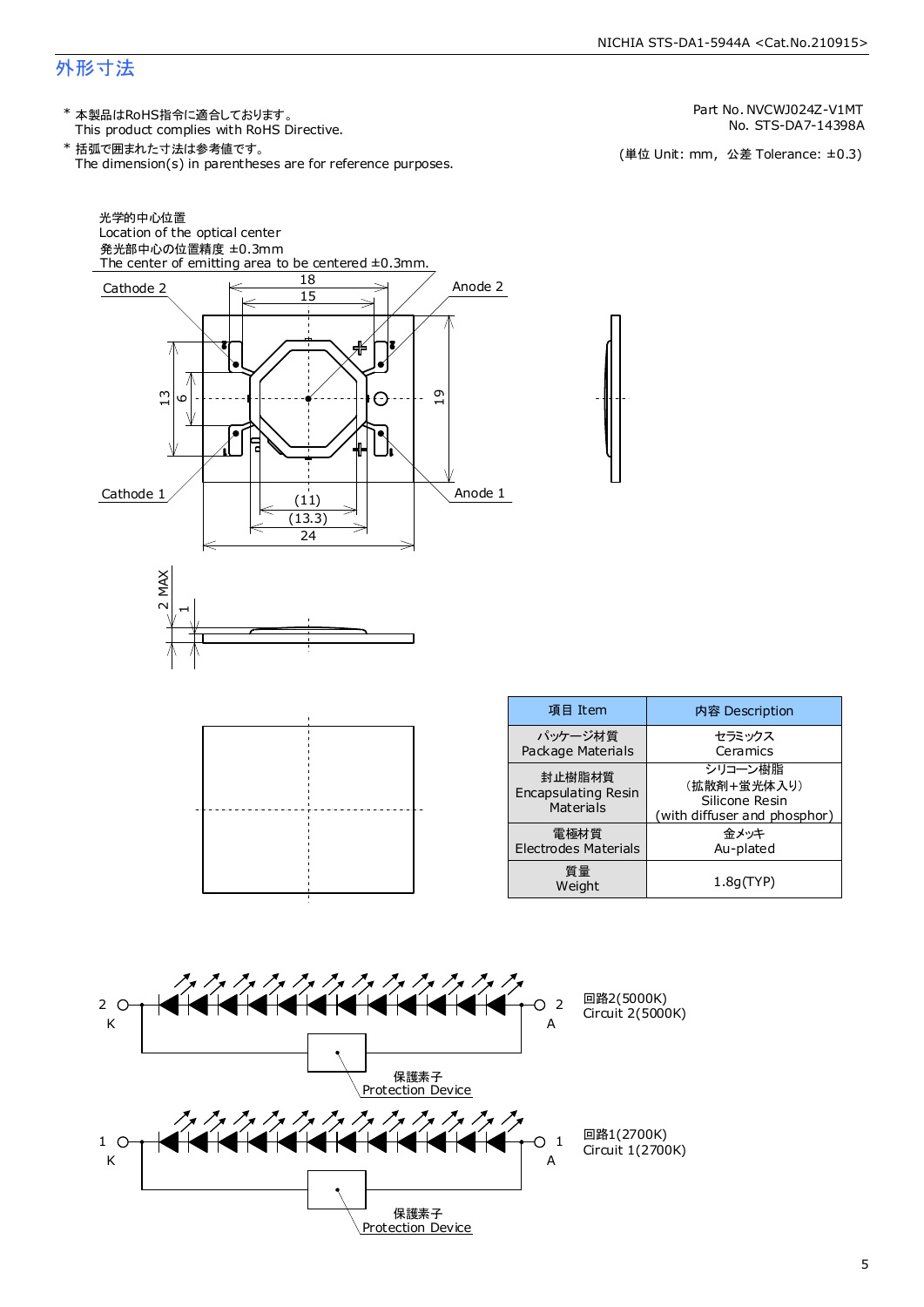# はんだ付け

#### ● 手はんだ推奨条件

| →黒度── | 380°C 以下 |
|-------|----------|
| æ     | 秒以内<br>∍ |

\* 手はんだは 1 回までとして下さい。

- \* 本製品は、封止材料及び封止樹脂枠材料にシリコーン樹脂を用いているため、上面の封止部が柔らかく、力が加わると傷、欠け、剥がれ、製品の変形、 断線や信頼性に影響を及ぼす恐れがあります。封止部及び封止樹脂枠に圧力を加えないで下さい。
- \* 基本的にはんだの取り付け後の修正は行わないで下さい。やむをえず修正する場合は、事前に修正による特性の劣化のなきことを確認の上行って下さ い。
- \* はんだ付け時、加熱された状態で LED にストレスを加えないで下さい。
- \* 実装機を使用する場合は、本製品にあった吸着ノズルを選定下さい。発光面サイズより小径のノズルを使用しますと発光面を傷つけると共に LED が不灯 に至る可能性があります。
- \* フラックスを使用する場合はノンハロゲンタイプを推奨します。また LED に直接フラックスがかかるような工程設計は行わないで下さい。
- \* 端子電極にリード線をはんだ付けする際及びはんだ付け後は、リード線にテンションを加えないようにしてください。端子電極の破壊もしくは端子電極の密 着強度が低下する恐れがあります。
- \* 端子電極にリード線のはんだ付けを行う場合は、使用はんだやリード被覆線の種類によってその含有成分により、端子電極の密着強度が低下する場合 がありますので、事前に実際に使用する部材にてご確認をお願いします。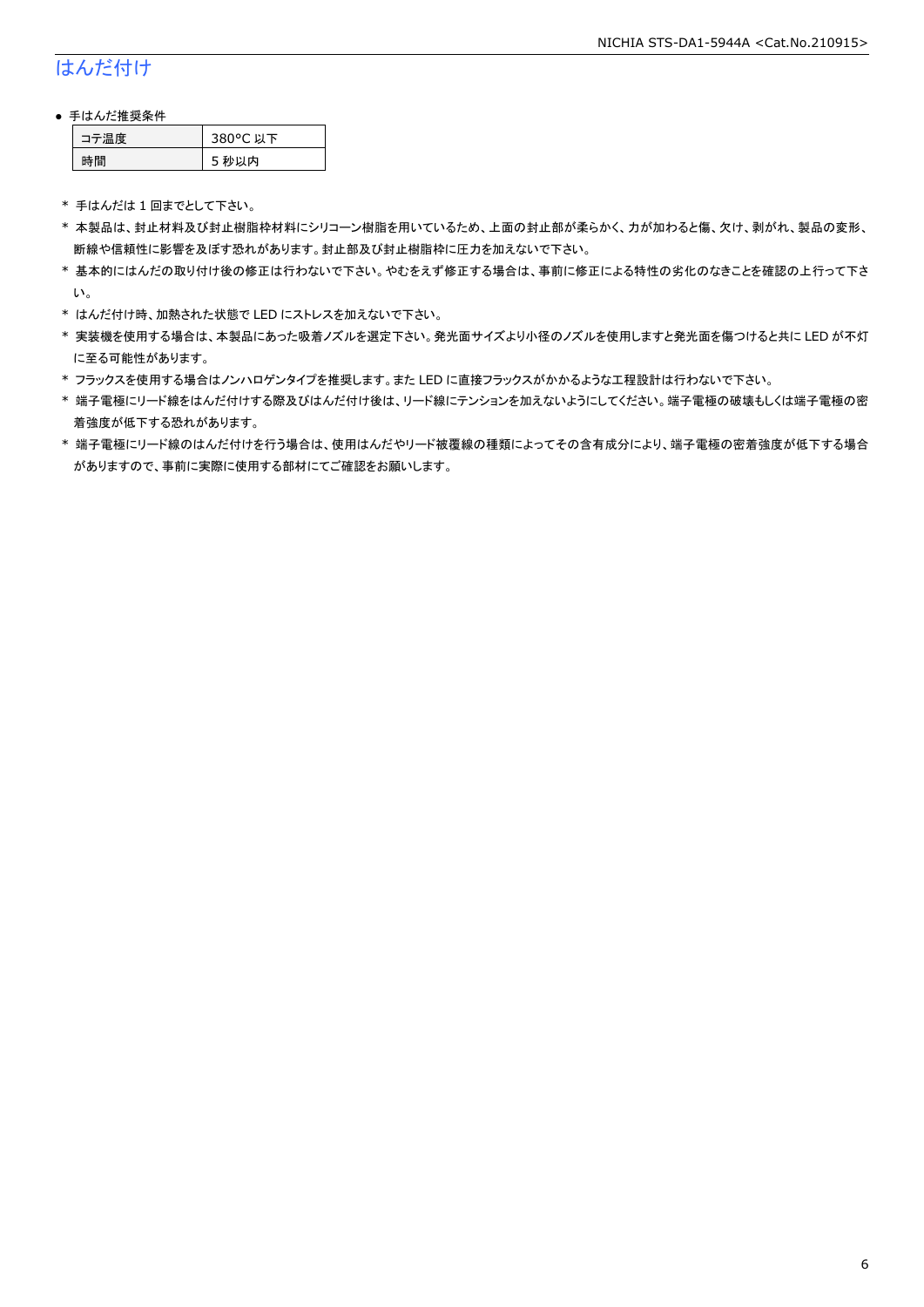# 梱包用トレイ

\* 数量は1トレイにつき 42個入りです。<br>Tray Size: 42pcs Tray Size: 42pcs 管理番号 No. STS-DA7-14399

All dimensions shown are for reference only and are not guaranteed. \* 寸法は参考です。

NxxxJ024x

(単位 Unit: mm)

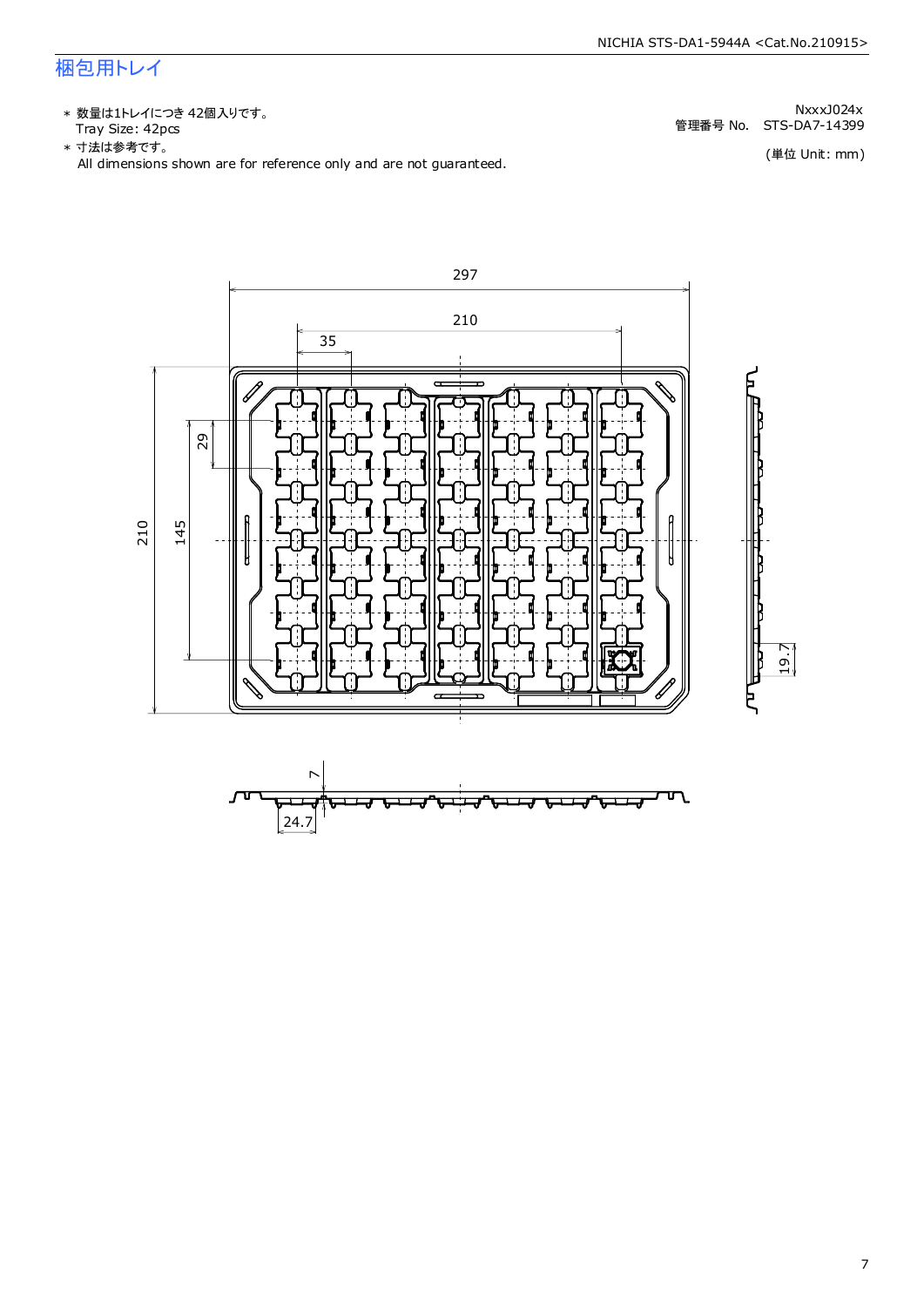# 梱包仕様

Trays are shipped with desiccants in heat-sealed moisture-proof bags. - hays are smpped man aesteams in heat sealed moletare pro<br>シリカゲルとともにトレイをアルミ防湿袋に入れ、熱シールにより封をします。



No. STS-DA7-5106D Part No. Nxxxxxxx

| Label ラベル                                                    |
|--------------------------------------------------------------|
| <b>MNICHIA</b>                                               |
| <b>Nus</b> XXXX LED<br>PART NO.: NXXXXXXX<br>*******         |
| LOT:<br>YMxxxx-RRR<br>OTY.:<br>PCS<br><b>RoHS</b>            |
| NICHIA CORPORATION 491 OKA, KAMINAKA, ANAN, TOKUSHIMA, JAPAN |

Moisture-proof bags are packed in cardboard boxes with corrugated partitions. アルミ防湿袋を並べて入れ、ダンボールで仕切ります。



![](_page_8_Figure_8.jpeg)

- If not provided, it will not be indicated on the label. \*\*\*\*\*\*\* is the customer part number. 客先型名が設定されていない場合は空白です。 客先型名を\*\*\*\*\*\*\*で示します。
- ロット表記方法についてはロット番号の項を<br>参照して下さい。 For details, see "LOT NUMBERING CODE" in this document. \*

\*

- \* Products shipped on trays are packed in a moisture-proof bag. They are shipped in cardboard boxes to protect them from external forces during transportation. 本製品はトレイに入れたのち、輸送の衝撃から保護するためダンボールで梱包します。
- Do not drop or expose the box to external forces as it may damage the products. 取り扱いに際して、落下させたり、強い衝撃を与えたりしますと、製品を損傷させる原因になりますので注意して下さい。 \*
- Do not expose to water. The box is not water-resistant. \*
- ダンボールには防水加工がされておりませんので、梱包箱が水に濡れないよう注意して下さい。 Using the original package material or equivalent in transit is recommended.
- \* 輸送、運搬に際して弊社よりの梱包状態あるいは同等の梱包を行って下さい。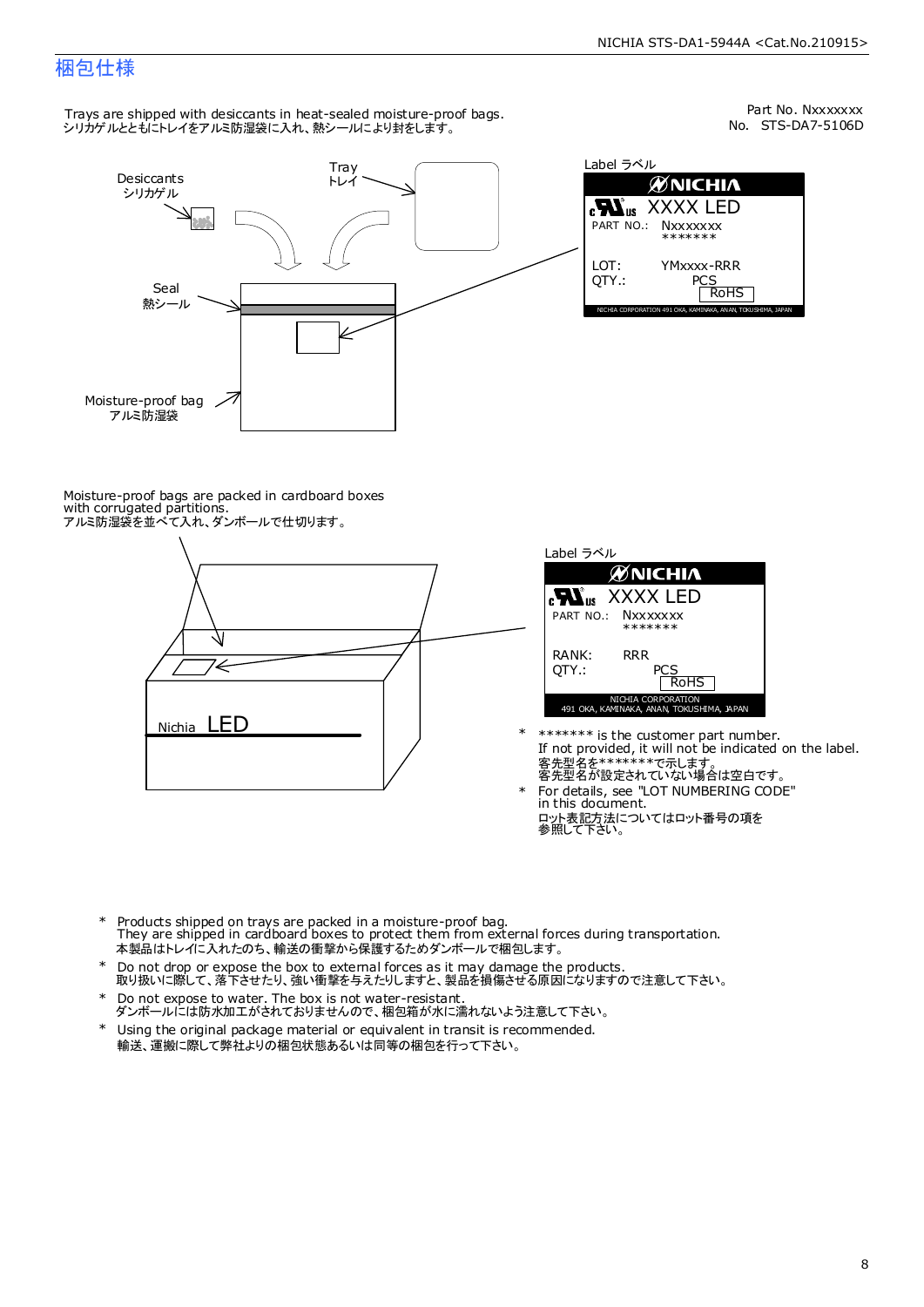# ロット番号

ロット番号は以下のように英数字で表記します。

- YMxxxx RRR
- Y 製造年

| 年    |   |
|------|---|
| 2020 | Κ |
| 2021 |   |
| 2022 | м |
| 2023 | Ν |
| 2024 | 0 |
| 2025 | P |

#### M - 製造月

| 月 | м | 月  | м |
|---|---|----|---|
|   |   |    |   |
|   |   | 8  | 8 |
| 3 | २ | 9  | q |
|   |   | 10 |   |
| ς |   | 11 | в |
| 6 | a | 12 |   |

xxxx-当社管理番号

RRR-色度ランク、光束ランク、演色性ランク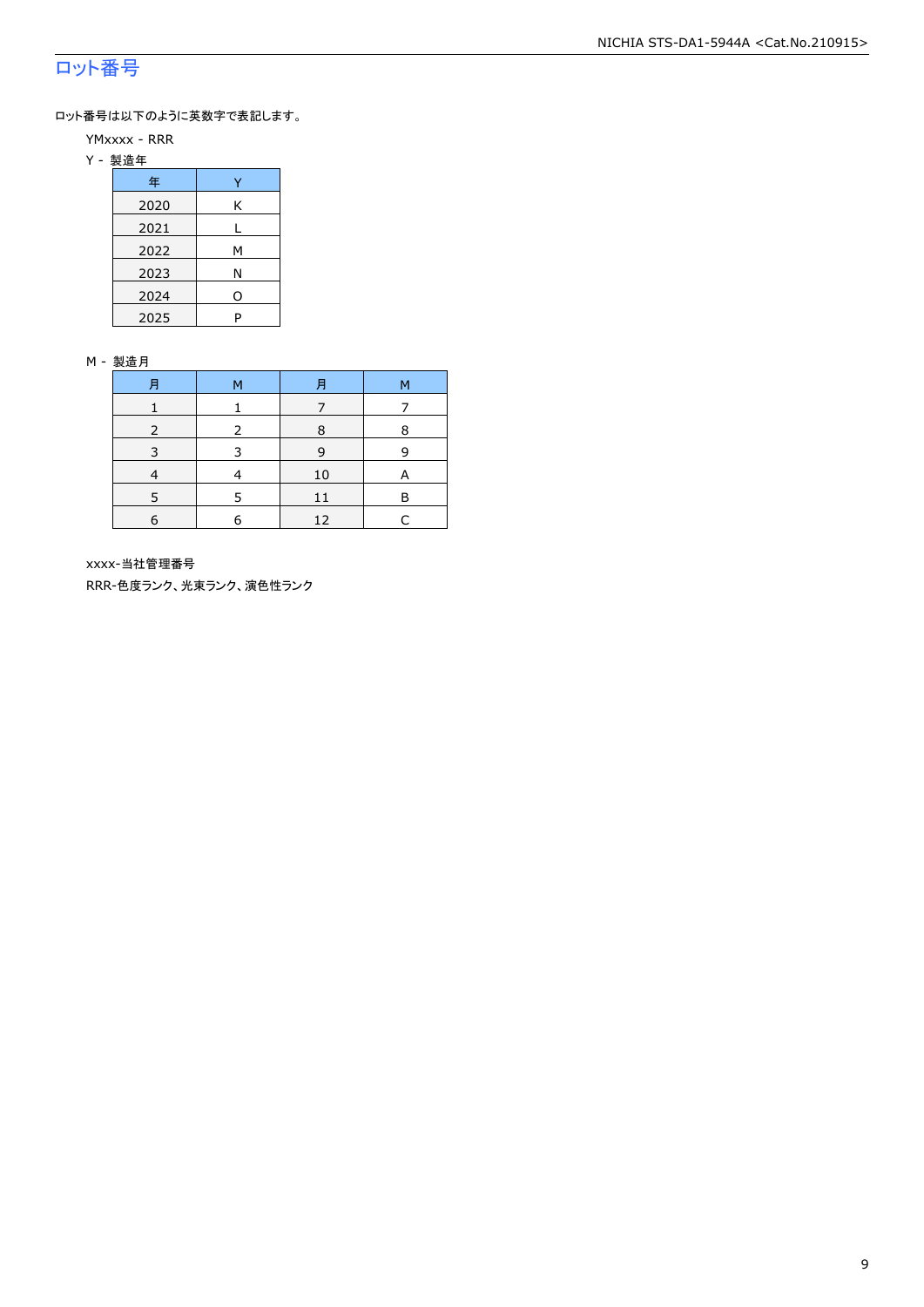# ディレーティング特性

0

0 20 40 60 80 100

Duty Ratio(%) デューティー比

500

Part No. NVCWJ024Z-V1MT No. STS-DA7-16088A

![](_page_10_Figure_3.jpeg)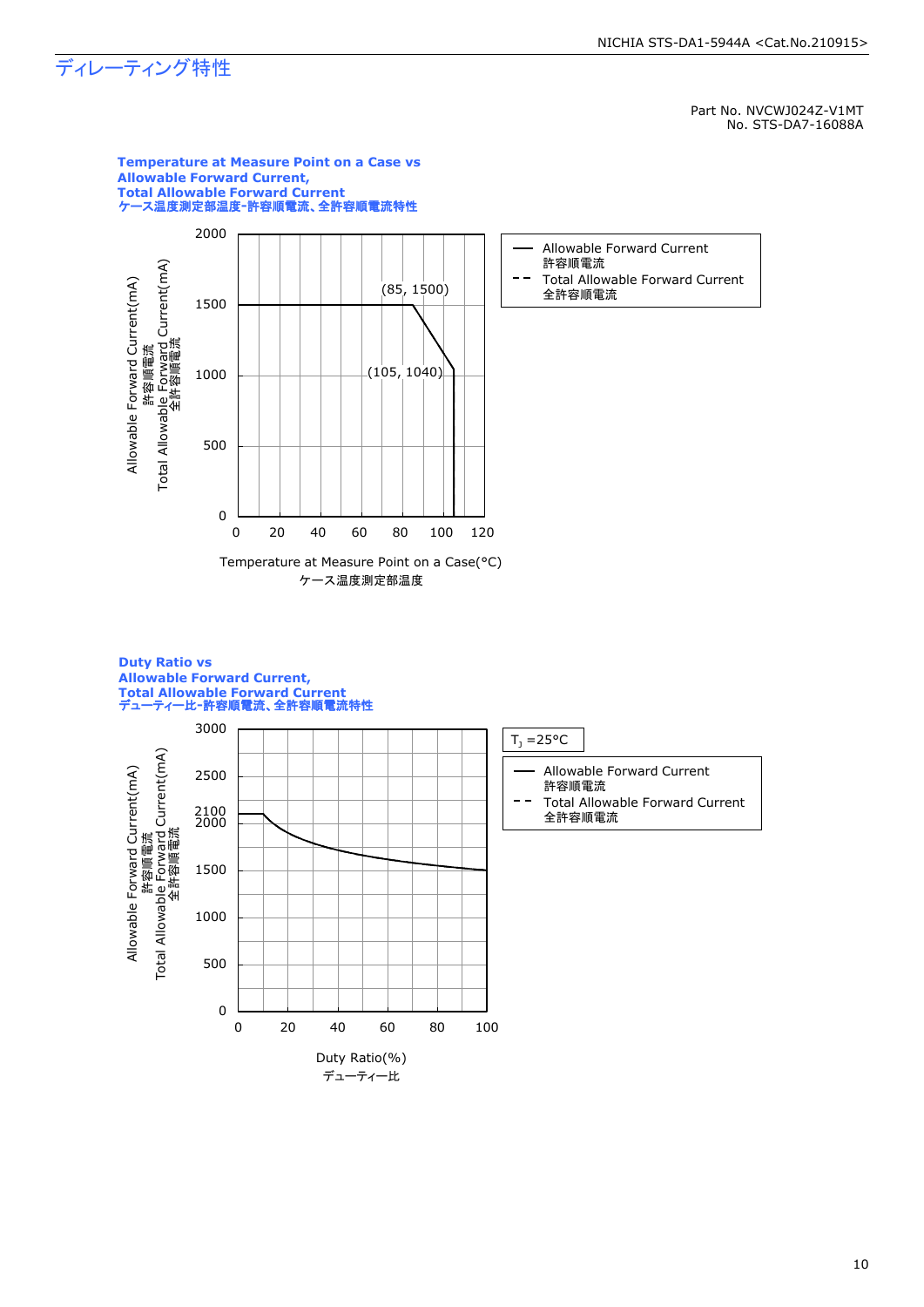# 光学特性

\* All characteristics shown are for reference only and are not guaranteed. 本特性は参考です。

#### Part No. NVCWJ024Z-V1MT No. STS-DA7-16084A

\* The following graphs show the characteristics measured in pulse mode. パルス駆動により測定しています。

![](_page_11_Figure_6.jpeg)

![](_page_11_Figure_7.jpeg)

![](_page_11_Figure_8.jpeg)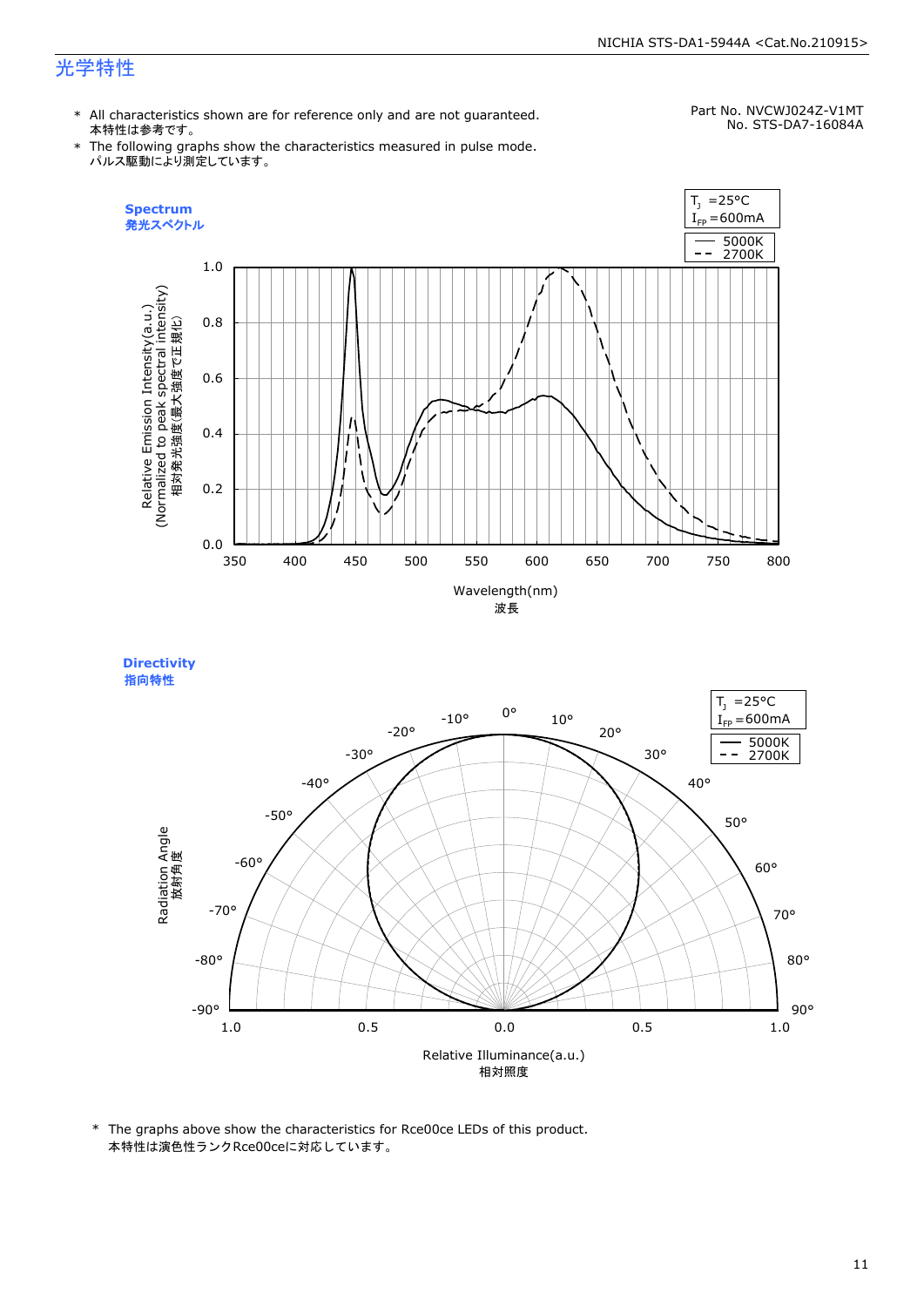## 電流温度特性

\* All characteristics shown are for reference only and are not guaranteed. 本特性は参考です。

Part No. NVCWJ024Z-V1MT No. STS-DA7-16085A

\* The following graphs show the characteristics measured in pulse mode. パルス駆動により測定しています。

![](_page_12_Figure_5.jpeg)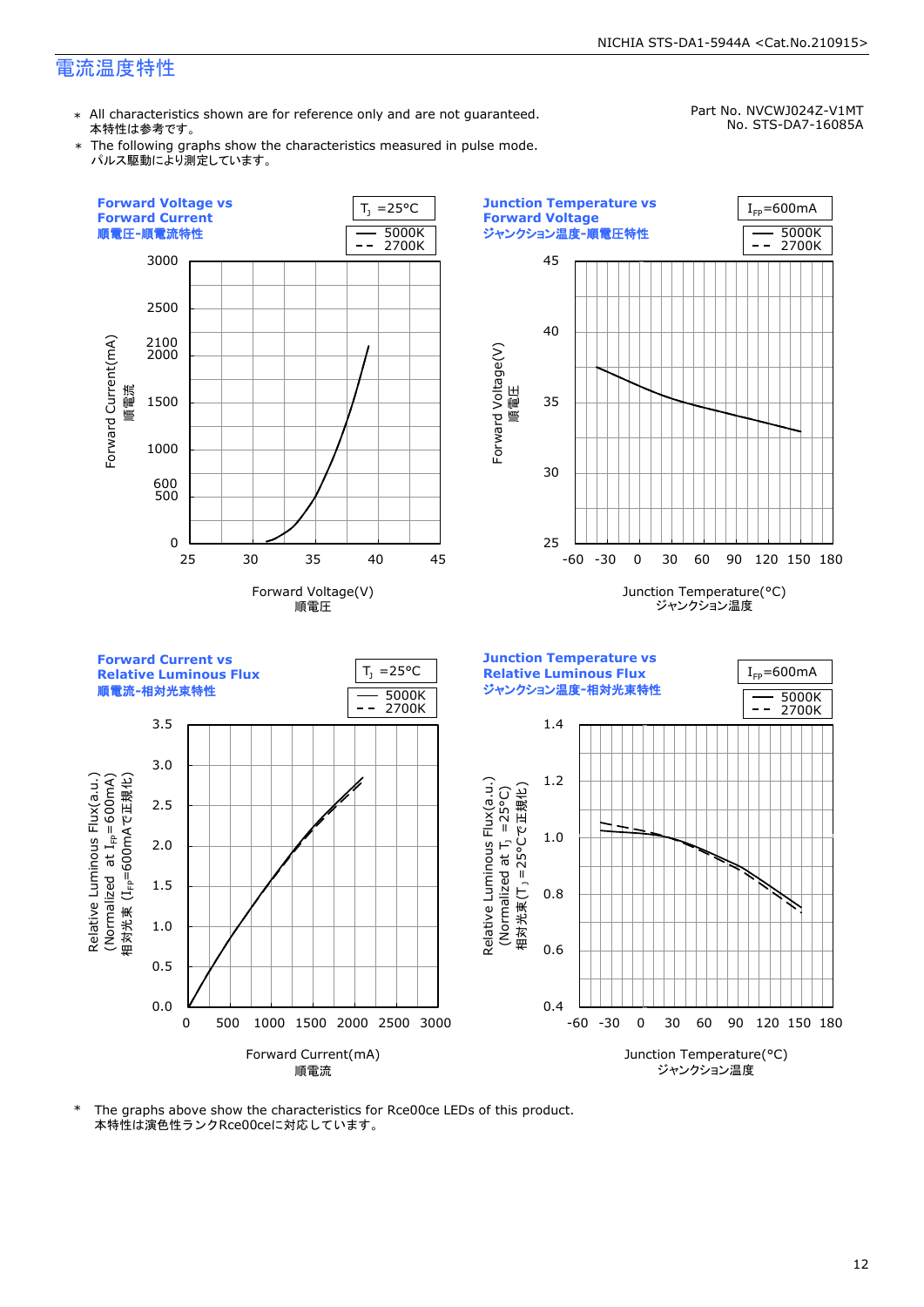### 電流温度特性

- \* All characteristics shown are for reference only and are not guaranteed. 本特性は参考です。
- \* Ine following graphs show th<br>、パルス駆動により測定しています。 The following graphs show the characteristics measured in pulse mode.

Part No. NVCWJ024Z-V1MT No. STS-DA7-16086A

![](_page_13_Figure_5.jpeg)

![](_page_13_Figure_6.jpeg)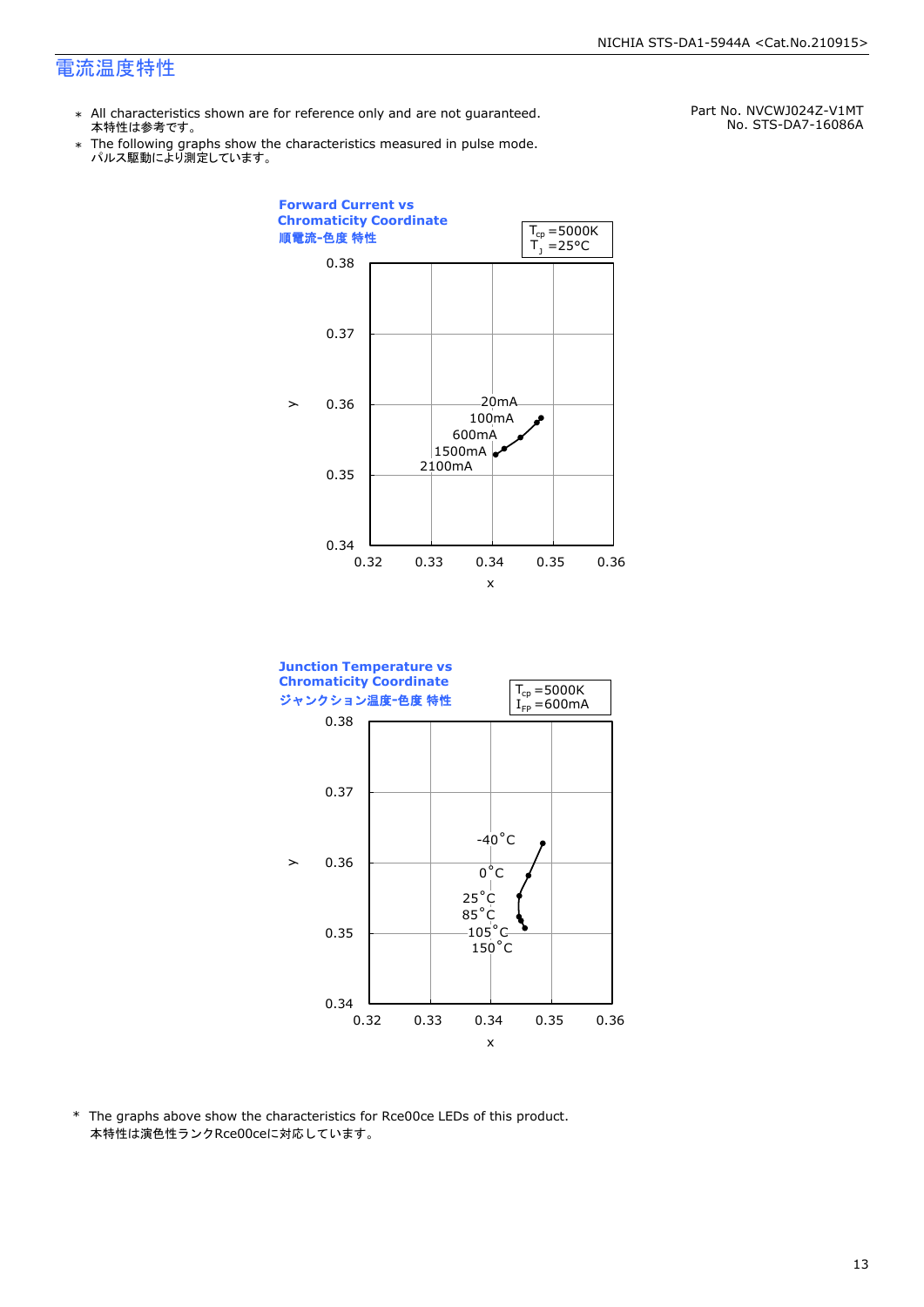### 電流温度特性

- \* All characteristics shown are for reference only and are not guaranteed. 本特性は参考です。
- \* Ine following graphs show th<br>、パルス駆動により測定しています。 The following graphs show the characteristics measured in pulse mode.

Part No. NVCWJ024Z-V1MT No. STS-DA7-16087A

![](_page_14_Figure_5.jpeg)

![](_page_14_Figure_6.jpeg)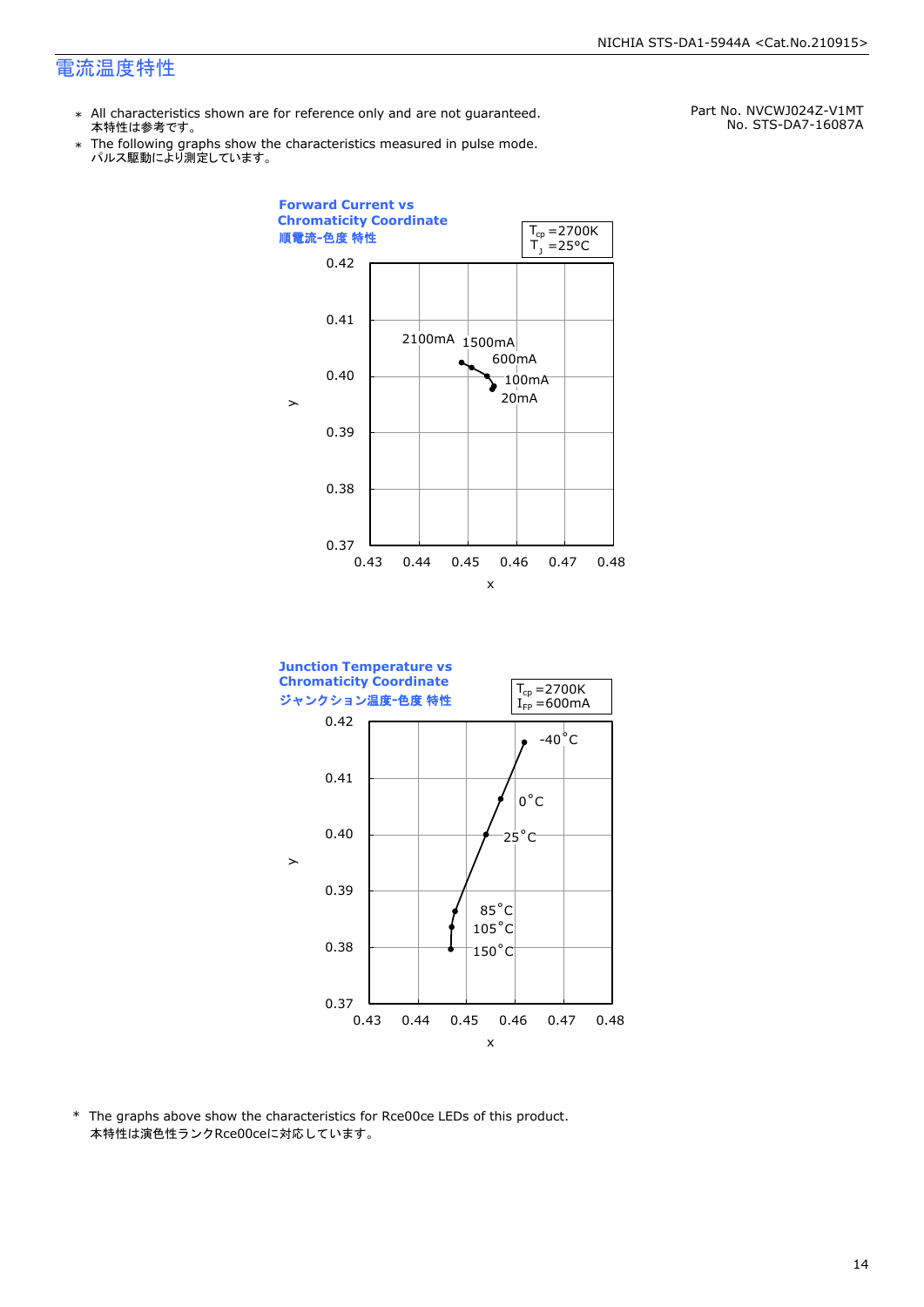# 信頼性

### (1) 試験項目と試験結果

| 試験項目    | 参照規格                            | 試験条件                                                                        |                                                             | 試験時間     | 故障判定<br>基準 No. | 故障数/試験数 |
|---------|---------------------------------|-----------------------------------------------------------------------------|-------------------------------------------------------------|----------|----------------|---------|
| 熱衝撃(気相) |                                 |                                                                             | -40°C(15 分)~100°C(15 分)                                     | 100 サイクル | #1             | 0/10    |
| 高温保存    | <b>JEITA ED-4701</b><br>200 201 | $T_A = 100^{\circ}C$                                                        |                                                             | 1000 時間  | #1             | 0/10    |
| 高温高湿保存  | <b>JEITA ED-4701</b><br>100 103 | $T_A = 60^{\circ}$ C, RH = 90%                                              |                                                             | 1000 時間  | #1             | 0/10    |
| 低温保存    | <b>JEITA ED-4701</b><br>200 202 | $T_A = -40$ °C                                                              |                                                             | 1000 時間  | #1             | 0/10    |
|         |                                 |                                                                             | 5000K: I <sub>F</sub> =1500mA<br>2700K: I <sub>F</sub> =0mA | 1000 時間  | #1             | 0/10    |
| 高温連続動作  |                                 | $T_c = 85^{\circ}C$<br>5000K: $I_F = 0$ mA<br>2700K: I <sub>F</sub> =1500mA |                                                             | 1000 時間  | #1             | 0/10    |
| 静電破壊    | <b>JEITA ED-4701</b><br>300 304 | HBM, 2kV, 1.5kΩ, 100pF, 順逆 3 回                                              |                                                             |          | #1             | 0/10    |

注記:

測定は LED が常温に戻ってから行います。

### (2) 故障判定基準

| 基準 No. | 項目                                       | 条件                    | 判定基準     |
|--------|------------------------------------------|-----------------------|----------|
|        | 順電圧(VF)                                  | IF=600mA              | ·初期値×1.1 |
| #1     | 光束(<br>$^{\prime}$ $\Phi$ <sub>v</sub> , | I <sub>F</sub> =600mA | :初期値×0.7 |

\* 順電圧、光束は 1 回路当たりの値を示します。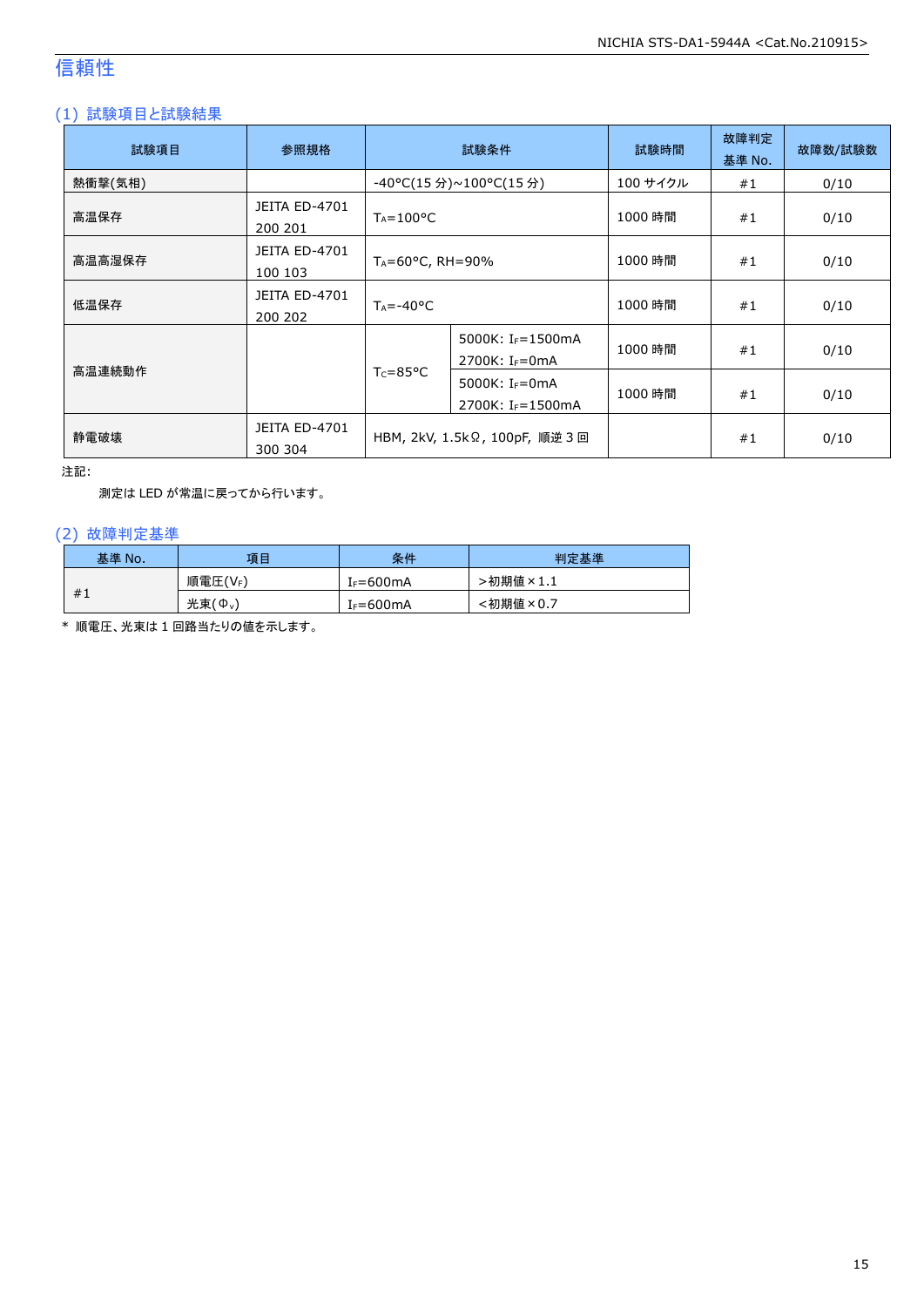### 注意事項

#### (1) 保管

| 条件 |           | 温度      | 湿度       | 期間        |
|----|-----------|---------|----------|-----------|
|    | アルミ防湿袋開封前 | 30°C 以下 | 90%RH 以下 | 納入日より1年以内 |
| 保管 | アルミ防湿袋開封後 | 30°C 以下 | 70%RH 以下 | 168 時間以内  |

- アルミ防湿袋を開封後は上記の条件を越えないようにはんだ付けを完了下さい。万一未使用の LED が残った場合は、シリカゲル入り密閉容器等で保管 下さい。なお当社防湿袋に戻し、再封印することを推奨します。
- 電極部分は、金メッキが施されております。腐食性ガス等を含む雰囲気にさらされますと、メッキ表面が変質し、問題が生じる事があります。保管時は密閉 容器等で保管して下さい。なお当社防湿袋に戻し、再封印することを推奨します。
- 実機に使用する部材(パッキン、接着剤など)については、メッキ表面への影響を考慮して、硫黄成分を含有しているものの使用を避けて下さい。メッキの 表面異常は、導通・接続不良に繋がる可能性があります。また、パッキンを使用する場合は、シリコーンゴム材質のものを推奨します。その際、低分子量 のシロキサンによる機器の接点不良に注意して下さい。
- 急激な温度変化のある場所では、結露が起こりますので温度変化の少ない場所に保管して下さい。
- 埃の多い環境での保管は避けて下さい。
- 直射日光や室温を超えるような環境に長期間さらさないで下さい。

#### (2) 使用方法

● 1 回路毎に定電流駆動することを推奨致します。 また定電圧駆動する場合は、(A)の回路は実装しているダイスの順電圧の影響により、ダイスに流れる 電流がばらつく可能性がありますので、(B)の回路を推奨致します。

![](_page_16_Figure_12.jpeg)

- 本製品は、順方向電流駆動でご使用下さい。また、非点灯時には順逆とも電圧がかからないように配慮下さい。特に逆電圧が連続的に加わる状態は、マ イグレーションを発生させる可能性があり、素子にダメージを与える場合がありますので避けて下さい。長時間使用しない場合は、安全のために必ず主電 源スイッチを切って下さい。
- 電流により色度が変化するため、調光する場合はパルス駆動によるデューティ制御を推奨します。
- 本製品は LED の諸特性が安定する定格電流の 10%以上でご使用されることを推奨します。
- 雷サージなどの過電圧が LED に加わらないようにして下さい。
- 屋外で使用される場合は、十分な防水対策、湿度対策、塩害対策を施してご使用下さい。

#### (3) 取り扱い上の注意

- 素手で本製品を取り扱わないで下さい。表面が汚れ、光学特性に影響を及ぼすことがあります。また場合によっては、製品の変形や断線が起こり、不灯 の原因になることがあります。
- ピンセットで本製品を取り扱う場合は、製品へ過度な圧力を掛けないようにして下さい。樹脂部の傷、欠け、剥がれ、製品の変形や断線が起こり、不灯の 原因となります。
- 本製品を落下させてしまった場合には、製品の変形などが発生することがありますのでご注意下さい。
- 本製品は積み重ねしないで下さい。製品を重ねると樹脂部に衝撃を与え、樹脂部の傷、欠け、剥がれ、変形・断線、LED 剥がれが発生し、不灯の原因に なります。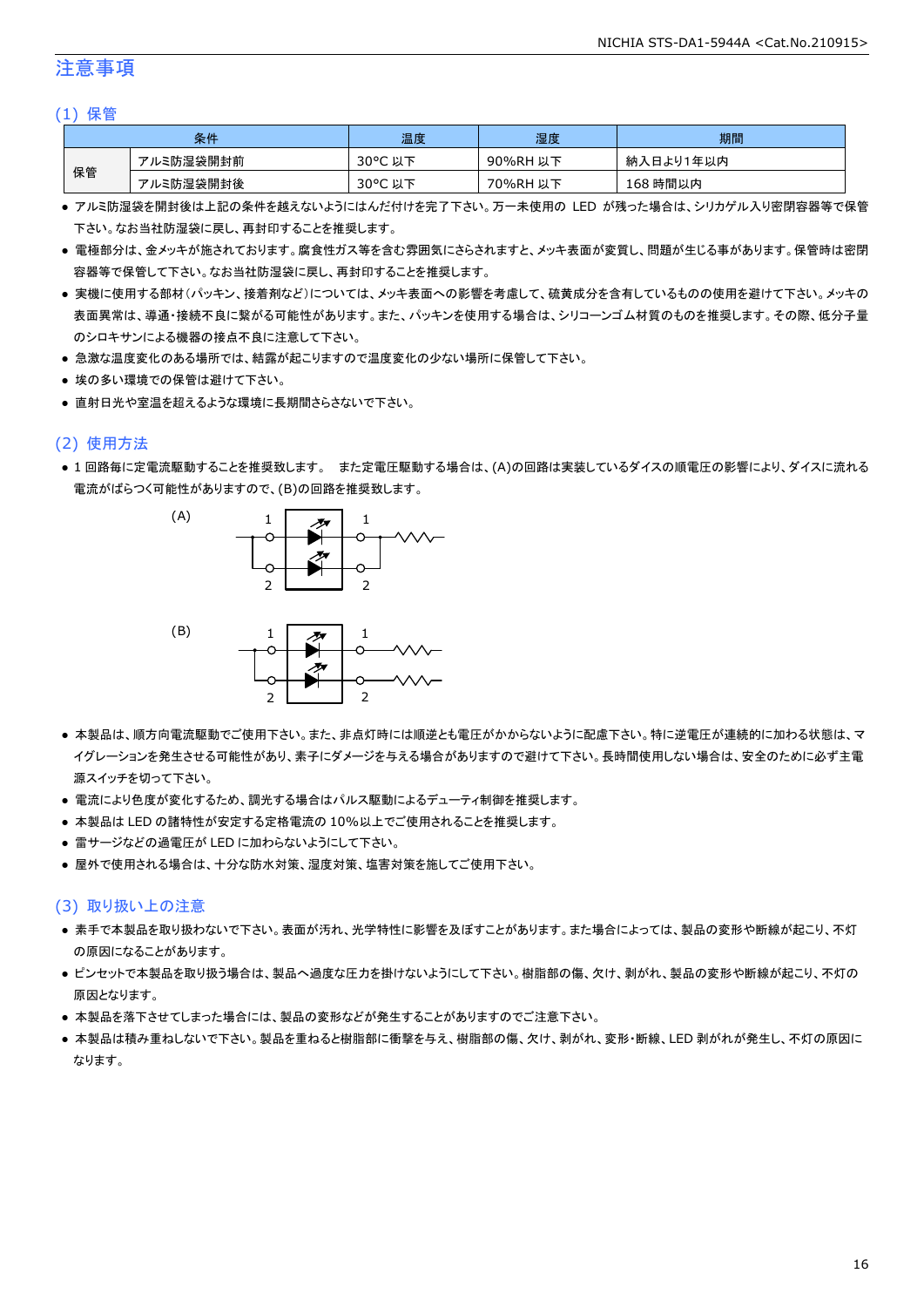#### (4) 設計上の注意

- LED 周辺で使用する部材(筐体、パッキン、接着剤、2 次レンズ、レンズカバー、グリスなど)から放出された揮発性有機化合物は、LED の発光面を透過す る可能性があります。特に密閉に近い状態では、これらの揮発性有機化合物が熱や光子エネルギーにさらされると変色が起こり LED の光出力が大幅に 低下したり、色ずれが発生する可能性があります。また、空気の循環をよくすることで、光出力の低下や色ズレが改善されることがあります。予め実機点灯 試験による光学評価で異常なきことの確認をお願いします。
- LED の色度、演色性等の各種特性は実機の状態、実装、使用条件や経時により変化します。実使用上での特性等の変化につきましては、検証および確 認のうえ、ご使用いただきますようお願いします。
- 本製品は、カが加わるとセラミックス基板の割れが発生する恐れがあります。本製品を筐体に固定する場合、専用ホルダを用いることを推奨します。
- 製品と筐体間の接続には放熱グリスを用いることを推奨します。製品・筐体のみの固定では、放熱性が低下することがあります。また放熱シートを用いた 場合、熱抵抗値は顕著に大きくなる可能性があります。

#### **COB** の取り扱い、密着、放熱などの一連のアプリケーションノートは弊社ホームページ「**LED** テクニカルデータ」をご確認ください。

#### (5) 静電気に対する取り扱い

● 本製品は静電気やサージ電圧に敏感で、素子の損傷や信頼性低下を起こすことがあります。取り扱いに際しては、以下の例を参考に静電気対策を十分 行って下さい。

リストストラップ、導電性衣類、導電靴、導電性床材等による電荷の除去

作業区域内の装置、治具等の接地による電荷の除去

導電性材料による作業台、保管棚等の設置

- 使用機器(はんだコテなど)、治具、装置類や作業区域内は適切に接地をして下さい。また、実装される機器等についてもサージ対策の実施を推奨しま す。
- 治具、装置類にガラスやプラスチックなどの絶縁体を使用される場合は以下の例を参考に対策を十分行って下さい。

 導電性材料による導電化 加湿による帯電防止 除電器(イオナイザ)による電荷の中和

#### (6) 熱の発生

● 本製品をご使用の際は、効率的に素子の熱を下げる対策を施し、最大ジャンクション温度(T))を超えることがないよう配慮下さい。熱飽和時のジャンクショ ン温度(T<sub>J</sub>)を推定する方法として、次の式で算出することが可能です。

TJ=TC+RθJC・W

- \*TJ=ジャンクション温度: °C
- T<sub>C</sub>=ケース温度: °C

ReJC=ダイスから Tc 測定ポイントまでの熱抵抗: °C/W W=回路 1 の投入電力(IF × VF)+回路 2 の投入電力(IF × VF): W

![](_page_17_Picture_21.jpeg)

 $T_c$  Measurement Point

● 密着させる材料や筐体の材料特性および表面状態により Reicが変化することがあります。以下の内容についてもご注意頂けますようお願い致します。 本製品を搭載する筐体もしくはヒートシンクの間は熱抵抗の低い放熱材で密着させて下さい。

本製品を搭載するヒートシンクの面は穴や凹凸がなく、平たんにして密着させて下さい。

ホルダーや放熱材を使用する場合は、放熱が維持できる状態として下さい。

 熱による経年劣化、つまり寸法変化または特性劣化が発生すると、保持状態が変化し放熱悪化による製品破損の原因となりますので、信頼性についても 十分に御確認をお願い致します。

- 表面温度測定器(サーモグラフィ)等による非接触による温度測定も有効ですので、放熱設計の際の御参考として下さい。
- **COB** の取り扱い、密着、放熱などの一連のアプリケーションノートは弊社ホームページ「**LED** テクニカルデータ」をご確認ください。